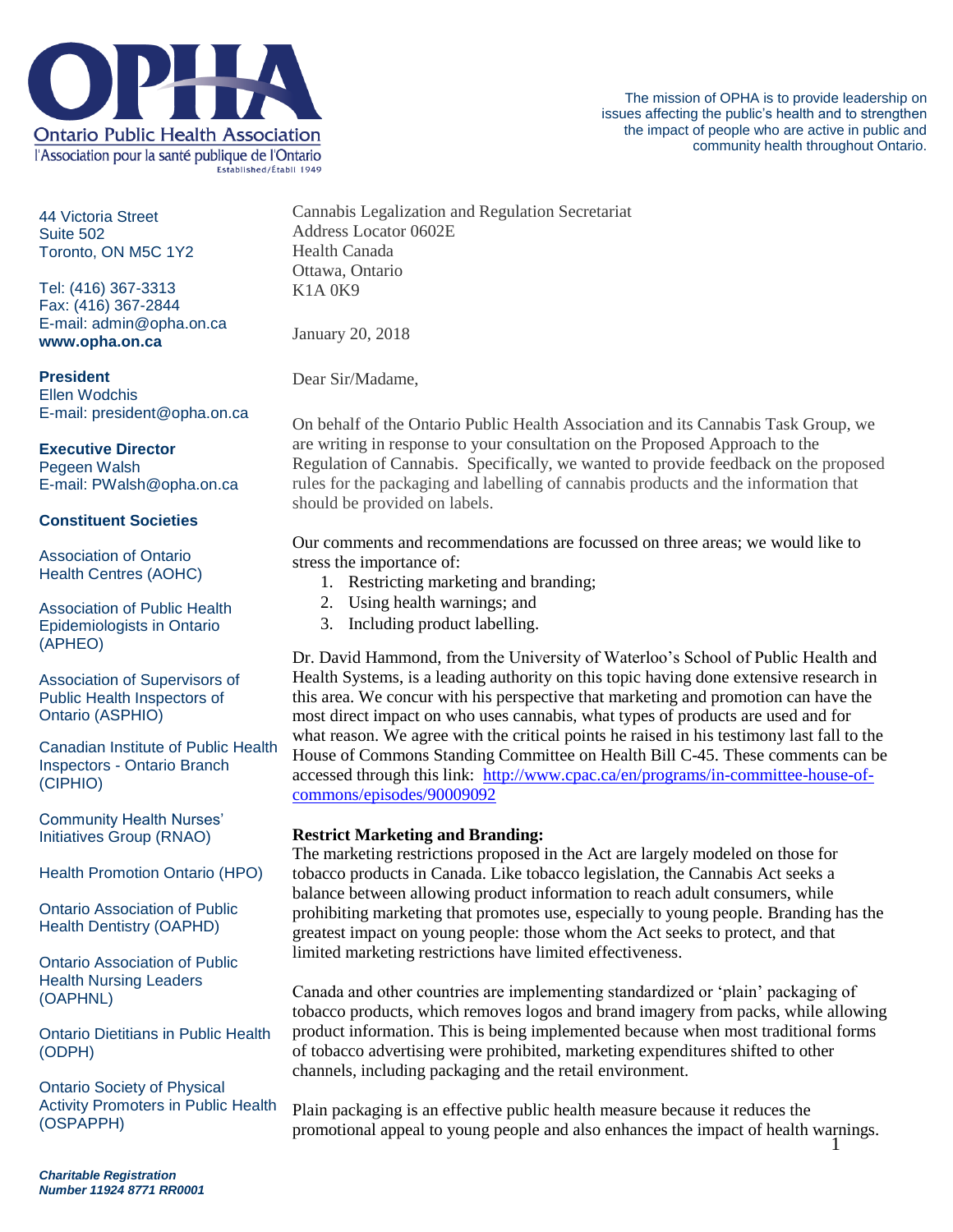If the federal government were to pursue its objectives without implementing plain packaging, it would find itself with the responsibility to police thousands of individual packages, to ensure that brand imagery does not increase appeal among youth or promote a positive lifestyle. This is an incredibly resource intensive and difficult task, which proved ineffective for tobacco products, as it almost certainly would for cannabis.

If marketing and promotion is allowed, it would be very difficult to scale it back later through regulation or new legislation. It is much harder to restrict marketing after it has been permitted, than it is to loosen restrictions once it has been allowed as the effects of marketing can persist long after removal.

In addition, the removal of branding would not promote illegal or contraband sales as some have argued. Similar arguments were made by tobacco companies to oppose plain packaging laws and have been refuted in multiple legal rulings. If the federal government wishes to prevent lifestyle advertising and promotion to young people, the Act must include plain packaging. Cannabis products acquired through legal retail outlets should be clearly distinguished by health warnings and other labelling requirements.

## **Use Health Warnings:**

Health warnings are another essential component of labelling policy. As most Canadians are uncertain about the potential risks of these products, they will be seeking information. Health warnings are the most cost-effective, self-sustaining way of communicating with Canadians about cannabis. The basics of effective warnings should be incorporated: they should be large, use colour, and include pictures.

The Low-Risk Cannabis Use Guidelines (LRCUG) should also be considered for inclusion in warning labels. The LRCUG guidelines LRCUG can be found through this link: [https://www.camh.ca/en/research/news\\_and\\_publications/reports\\_and\\_books/Documents/LRCUG.KT.P](https://www.camh.ca/en/research/news_and_publications/reports_and_books/Documents/LRCUG.KT.PublicBrochure.15June2017.pdf) [ublicBrochure.15June2017.pdf](https://www.camh.ca/en/research/news_and_publications/reports_and_books/Documents/LRCUG.KT.PublicBrochure.15June2017.pdf)

Large pictorial warnings are the most effective way to reach children and youth, as well as the most vulnerable members of our society with low literacy. Warning labels can also provide an opportunity to inform users about ways to access support for addiction. In Canada, every cigarette pack includes a telephone helpline number and website for helping Canadians quit. This approach has been evaluated and found to be effective. We recommend that the federal government display the same services on cannabis packages to demonstrate its commitment to reducing addiction.

## **Include Product Labelling:**

Lastly, it is recommended that labeling includes the product's contents and dose. THC levels/potencies should be displayed on product packaging. Research has found cannabis with high concentrations of THC to be more harmful (in terms of causing the main risks associated with cannabis use, such as addiction, psychosis, and cognitive impairment) than cannabis with lower concentrations of THC. And while placing strict limits on THC levels would likely divert experienced cannabis users to the illicit market, all consumers need to be educated on the risks associated with higher potency cannabis products. Thus packaging of these products should include such warnings.

In addition to including THC levels on cannabis product packaging, strong consideration should be given to providing information on cannabidiol (CBD) levels on product packaging and descriptions.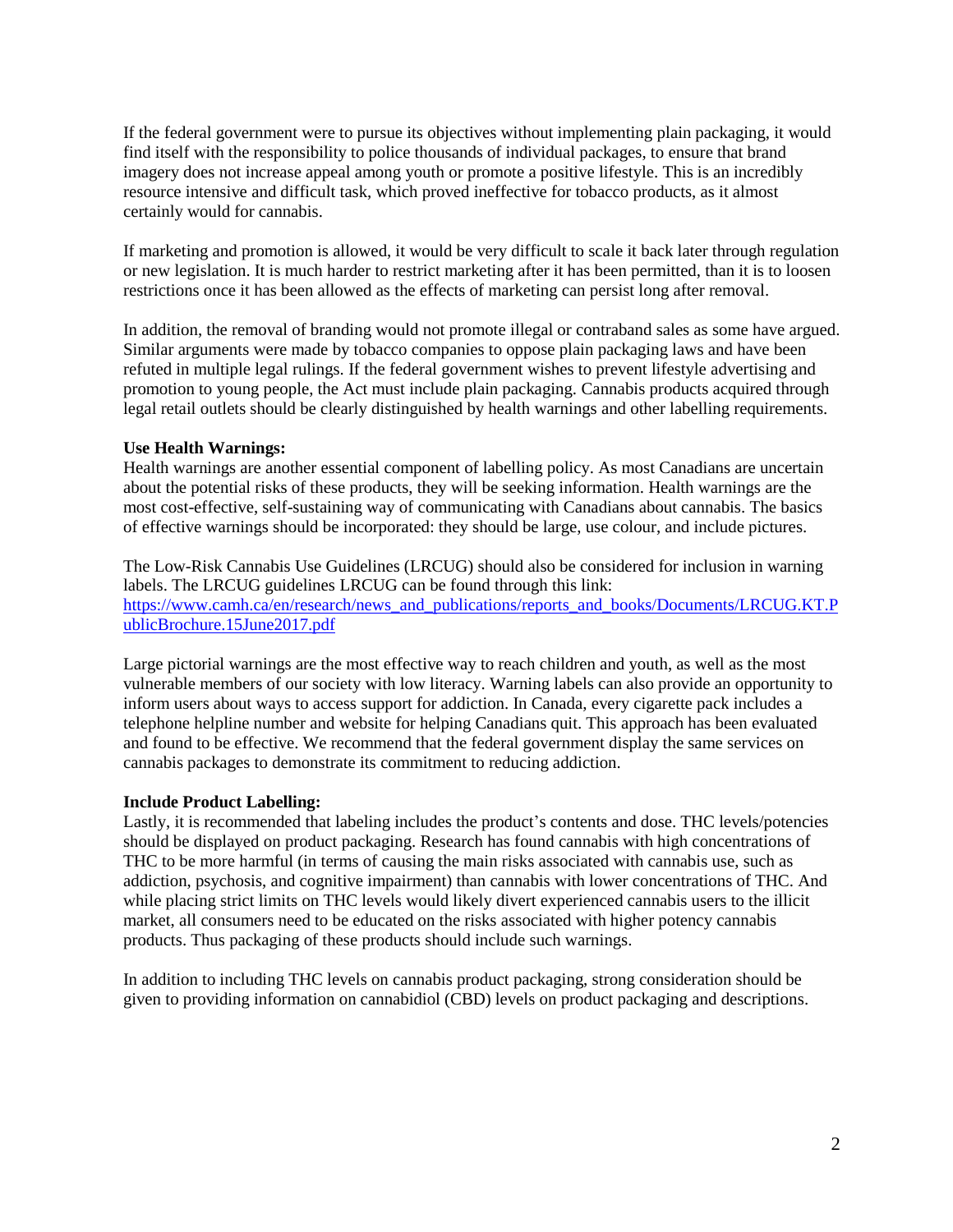Emerging evidence is showing that cannabidiol, which is a non-intoxicating and potentially therapeutic component of cannabis, has been found to reduce the negative effects of cannabis use. Thus products with lower THC levels and higher CBD levels would offer cannabis users lower risk options when it comes to product selection.

However, we can't simply rely on providing information on CDB levels to consumers. Unless they are educated on what these numbers mean, it will be difficult for consumers to make informed choices. Thus, it will be important to develop a clear labelling system that will allow users to identify lower risk products as well as to understand the short and long-term effects of using different product types. THC and dose labelling should also be reflected in the actual packaging.

In addition, when edibles are eventually sold, each dose should be individually packaged like packs of gum, which are individually wrapped.

In conclusion, the public health impact of cannabis legalization will largely be determined not simply by whether it is legalized, but how it is regulated in a legal market. Comprehensive restrictions on marketing and promotion should be given precedence in the Act, and should including plain packaging.

Large, clear health warnings that use images will provide the federal government with an efficient and highly cost-effective means of communicating to Canadians. And they should be used to support consumers that need help with addiction.

Regulations should also note the lessons learned from Washington, Colorado and other states, to ensure effective labelling standards for edibles and different forms of cannabis. As well as countries like Australia, France, UK, Norway, New Zealand, Ireland, Slovenia, and Hungary who have adopted plain packaging requirements for tobacco products. Information on existing legislation can be found here: [http://www.tobaccocontrollaws.org](http://www.tobaccocontrollaws.org/)

Collectively, these measures will demonstrate the federal government's commitment to ensuring that cannabis legalization benefits public health. For more information on plain packaging refer to Dr. Hammond's report here: [http://davidhammond.ca/wp-content/uploads/2014/12/2014-Ireland-Plain-](http://davidhammond.ca/wp-content/uploads/2014/12/2014-Ireland-Plain-Pack-Main-Report-Final-Report-March-26.pdf)[Pack-Main-Report-Final-Report-March-26.pdf](http://davidhammond.ca/wp-content/uploads/2014/12/2014-Ireland-Plain-Pack-Main-Report-Final-Report-March-26.pdf) and/or OPHA's position paper on *The Public Health Implications of the Legalization of Recreational Cannabis* which can be found through this link: [file:///C:/Users/PWalsh/Desktop/The-Public-Health-Implications-of-the-Legalization-of-Recreational-](file:///C:/Users/PWalsh/Desktop/The-Public-Health-Implications-of-the-Legalization-of-Recreational-Cannabis.pdf)[Cannabis.pdf](file:///C:/Users/PWalsh/Desktop/The-Public-Health-Implications-of-the-Legalization-of-Recreational-Cannabis.pdf)

Thank you the opportunity to comment and your consideration of our recommendations.

Yours Sincerely,

P. Wash

Wherell Surey

Elingud

Pegeen Walsh, Michelle Suarly, Elena Hasheminejad Executive Director, OPHA Co-Chair, OPHA Cannabis Task Group Co-Chair, OPHA CTG